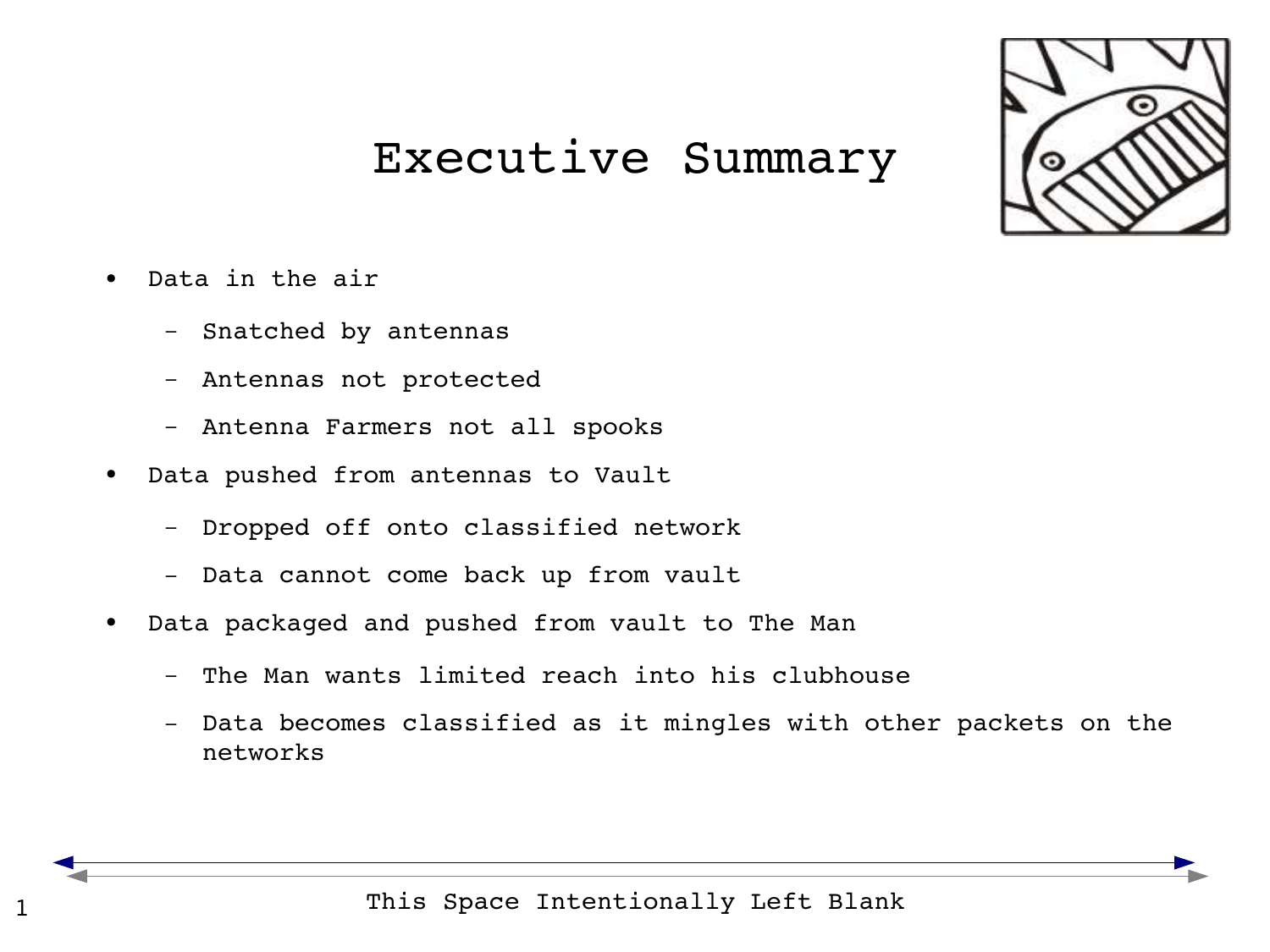

#### 2 This Space Intentionally Left Blank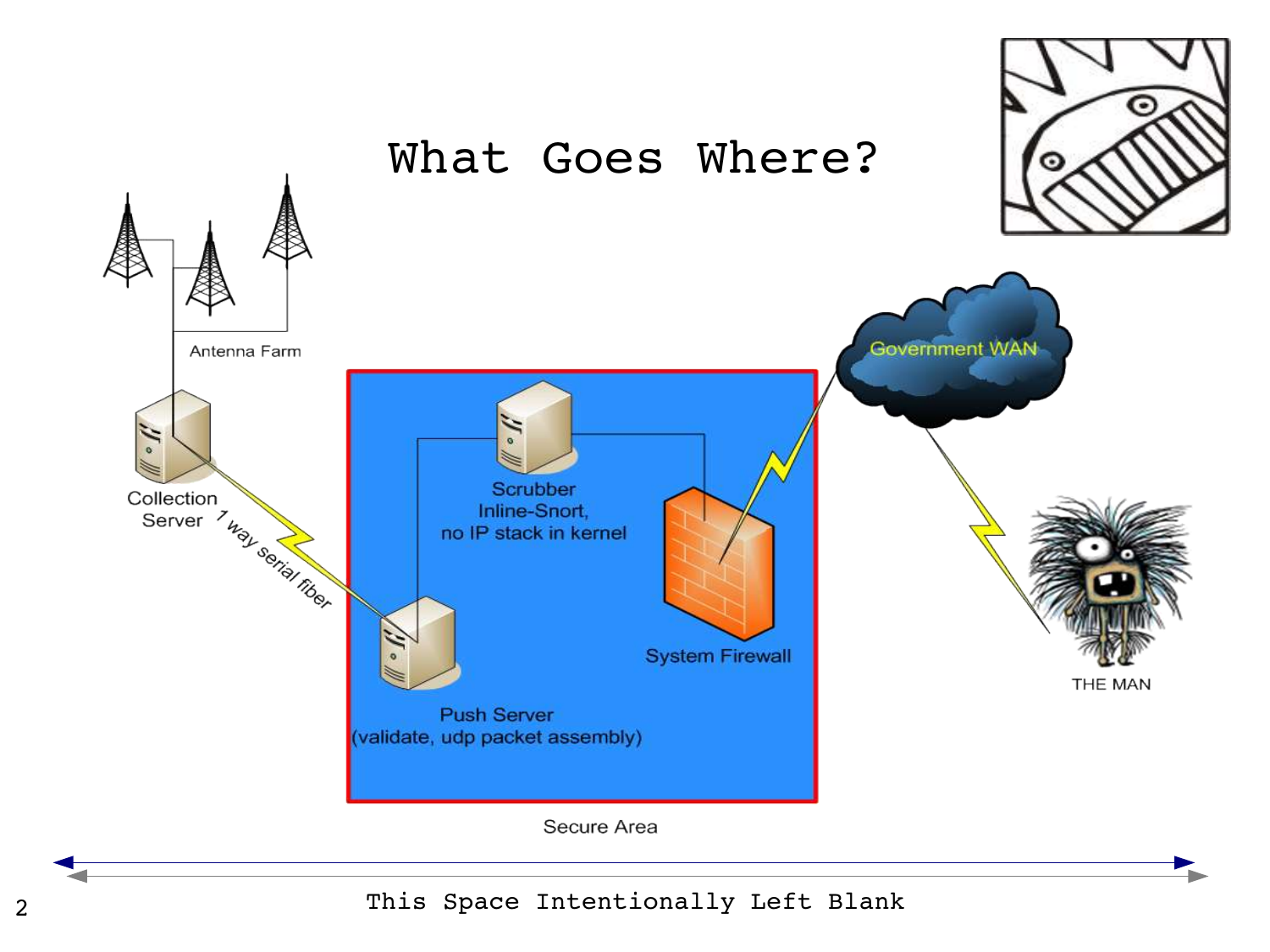### Problem



- Antenna Farm administered by Engineers
	- Not all have a "need-to-know" for each apsect of project
	- Antennas in unsecured location
	- Data collects unclassified
- Collector (Push) system requires *integrity*
	- System is unclassified
	- Must quarantee it has not been tampered with
	- Access to the console requires physical admittance to vault
- Data scrubber requires *integrity*
- Data scrub box is gateway to classified networks
	- Passes acceptable packets onto network through firewall
	- Logs and drops unacceptable packets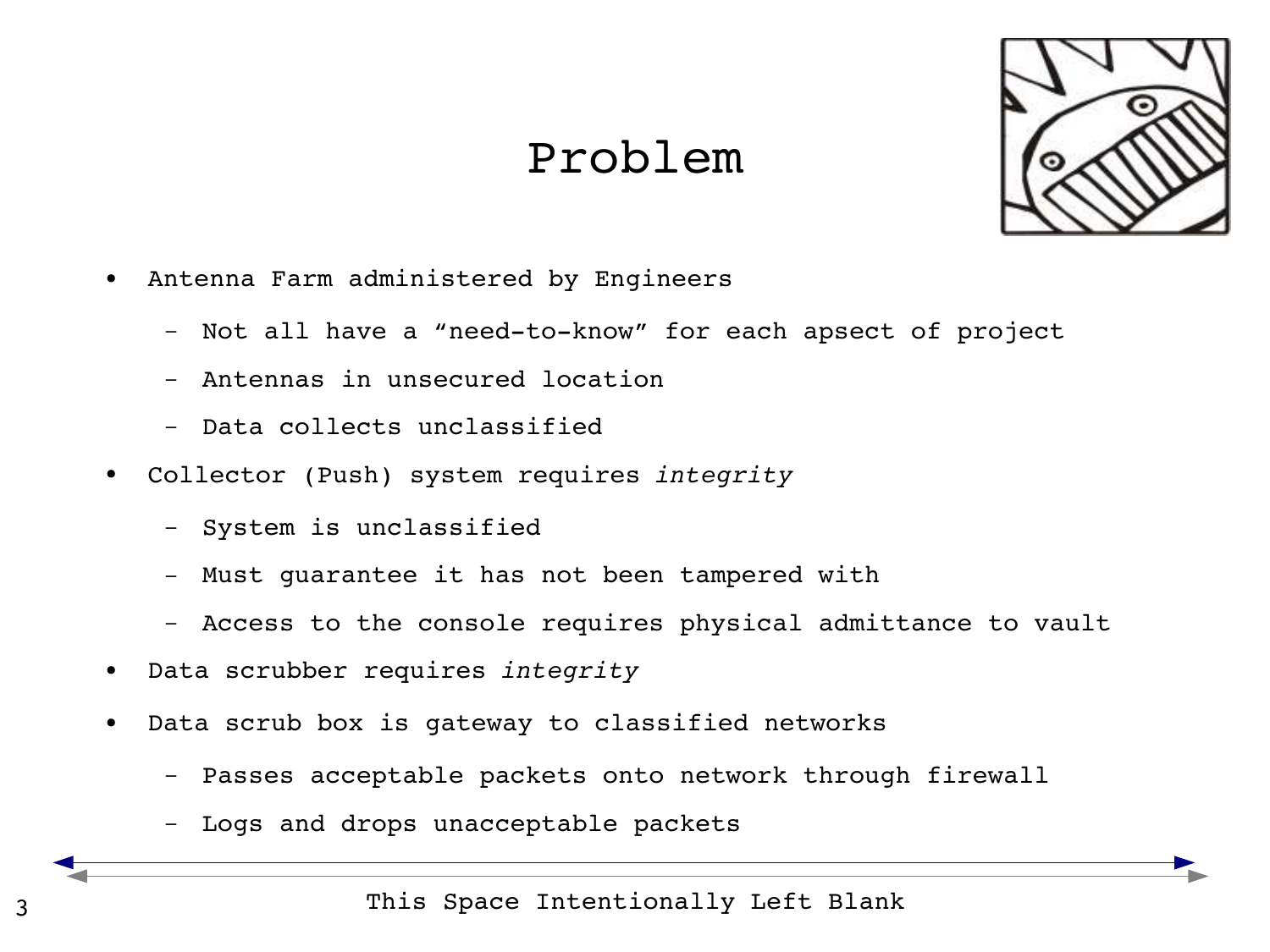# Requirements



- Collects need to be as *realtime* as possible
- Must ensure that *no* sensitive data taints the unclass portions
	- Antennas, Push/Packaging system, and internal scrub box are all unclassified
	- Once collated with other downstream data, the collects become sensitive by association
- Only data limited to the collects is allowed to enter the government network side
- Did we mention no data driftback is allowed?
	- Government *very* emphatic on this point
- System must provide extensive test evidence of proper performance before allowed initial run
	- Tedious proof of concept scenarios completed and documented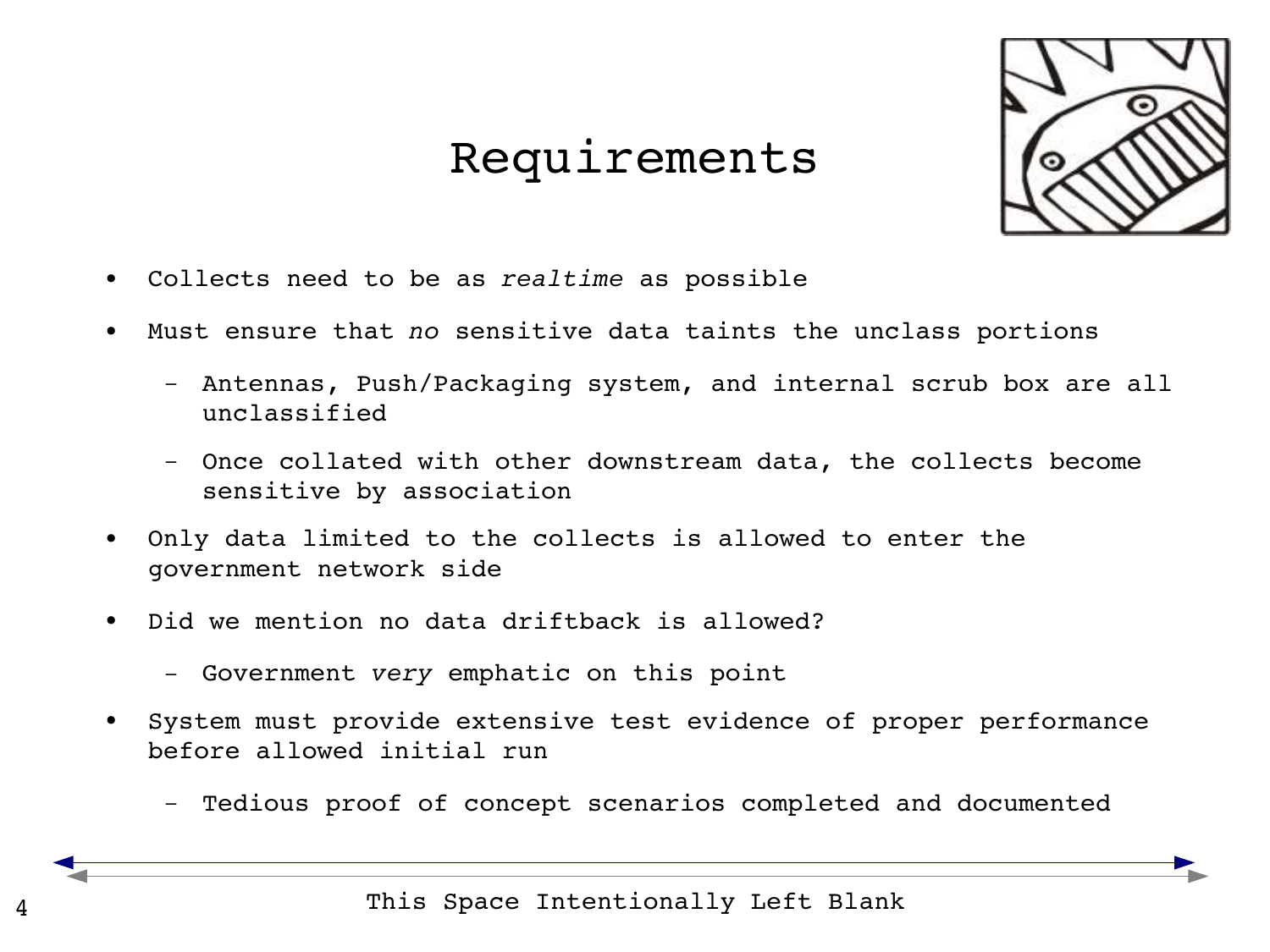#### Solve The Issues



- Not all involved cleared for access to highest level of data
	- Keep uncleared and DoD personnel out of the vault
	- Ensure data flows in one direction only
- Ensure no data tainting takes place on UNCLASSIFIED systems
	- One-way fiber link between antennas/collect system and packager
	- Inline Snort system between push system and classified network
- Ensure integrity of packaging system
	- Only accept data from one MAC address on one interface
	- Limit number of accounts on system
	- Highly regulate and document all configuration changes
- Ensure integrity of packet scrubber
	- No IP stack in the operating kernel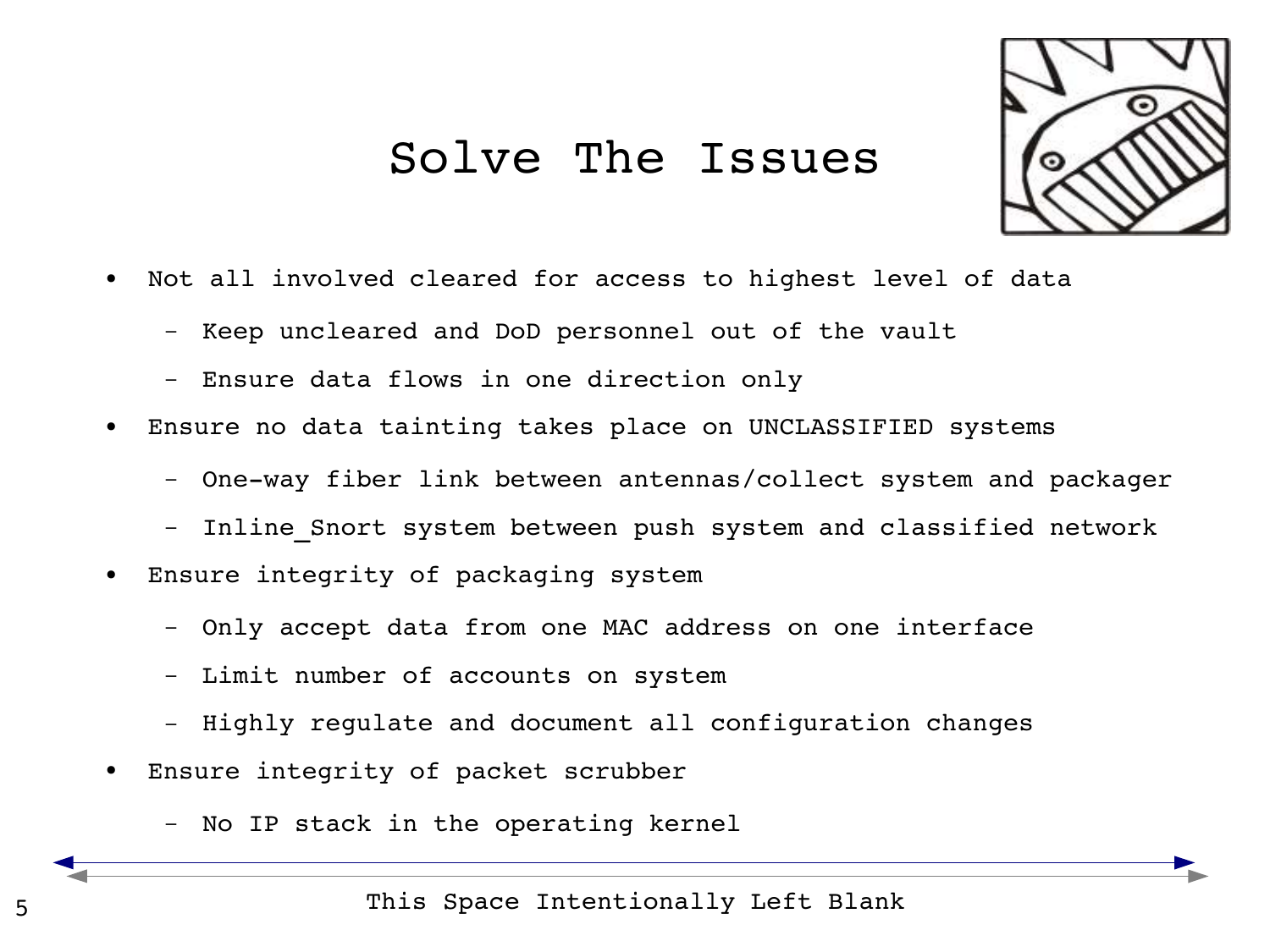# Solve The Issues (Cont'd)



- Limit data entering the far-end network to project data only
	- Scrubber ruleset severely limits what passes through
	- Firewall rules further filter what travels to far-end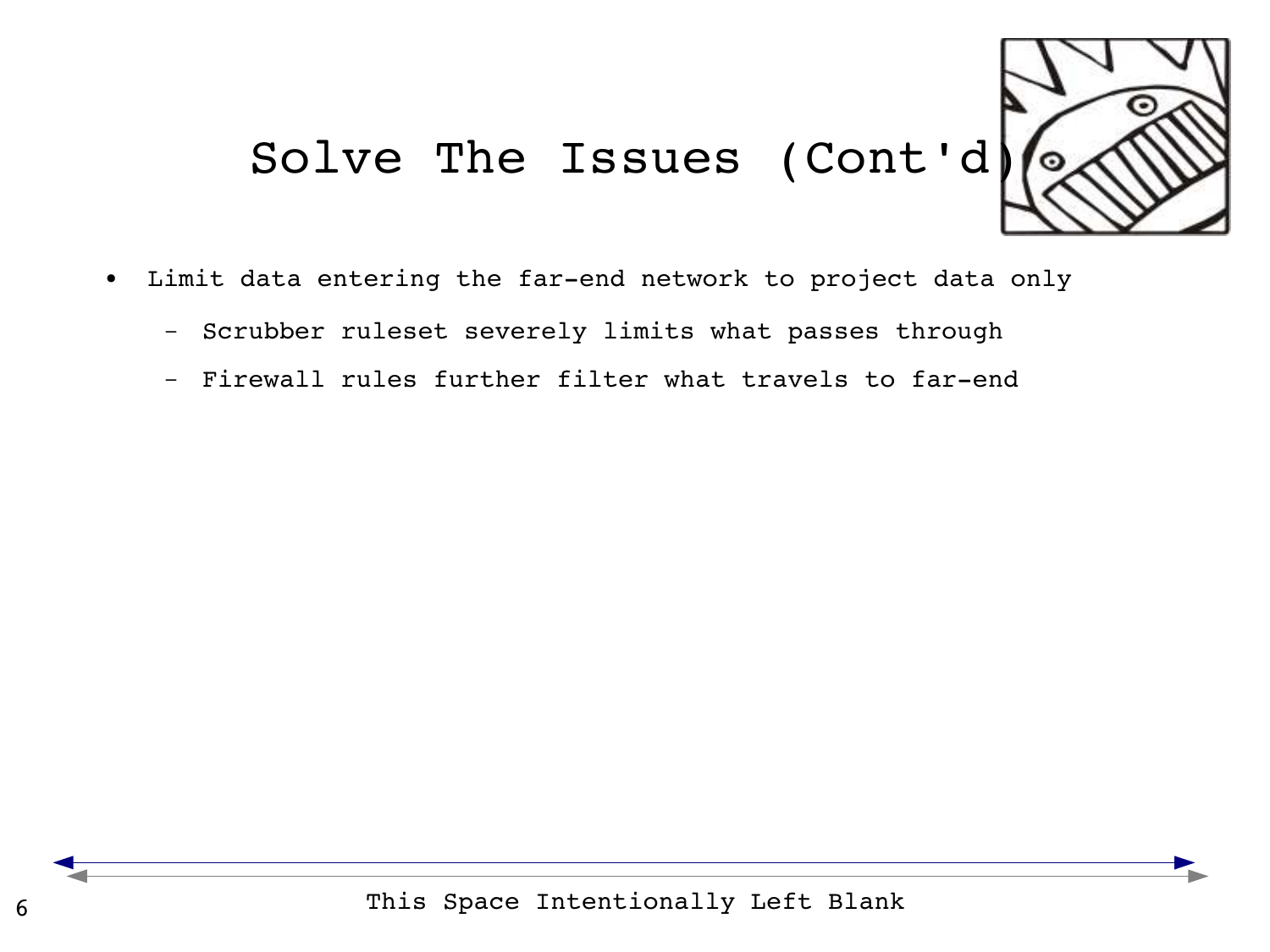# Data Flow Mitigations



- Signal Of Interest intercepted by Antennas
- Antennas' collection system passes the data down to the bespoke data packaging application via one-way fiber transmission
	- Ethernet to Fiber transceivers used with only the receive side connected
	- Beyond this segment of the hardware requires
		- Intel clearances
		- Physical access to the vault
- Package system crafts custom udp packet and passes it along
	- Inserts a numeric code in unused header segment???
	- Ensures data is uncorrupted and packages it for transport
	- Hands packets off to external interface of Inline Snort system via crossover ethernet cable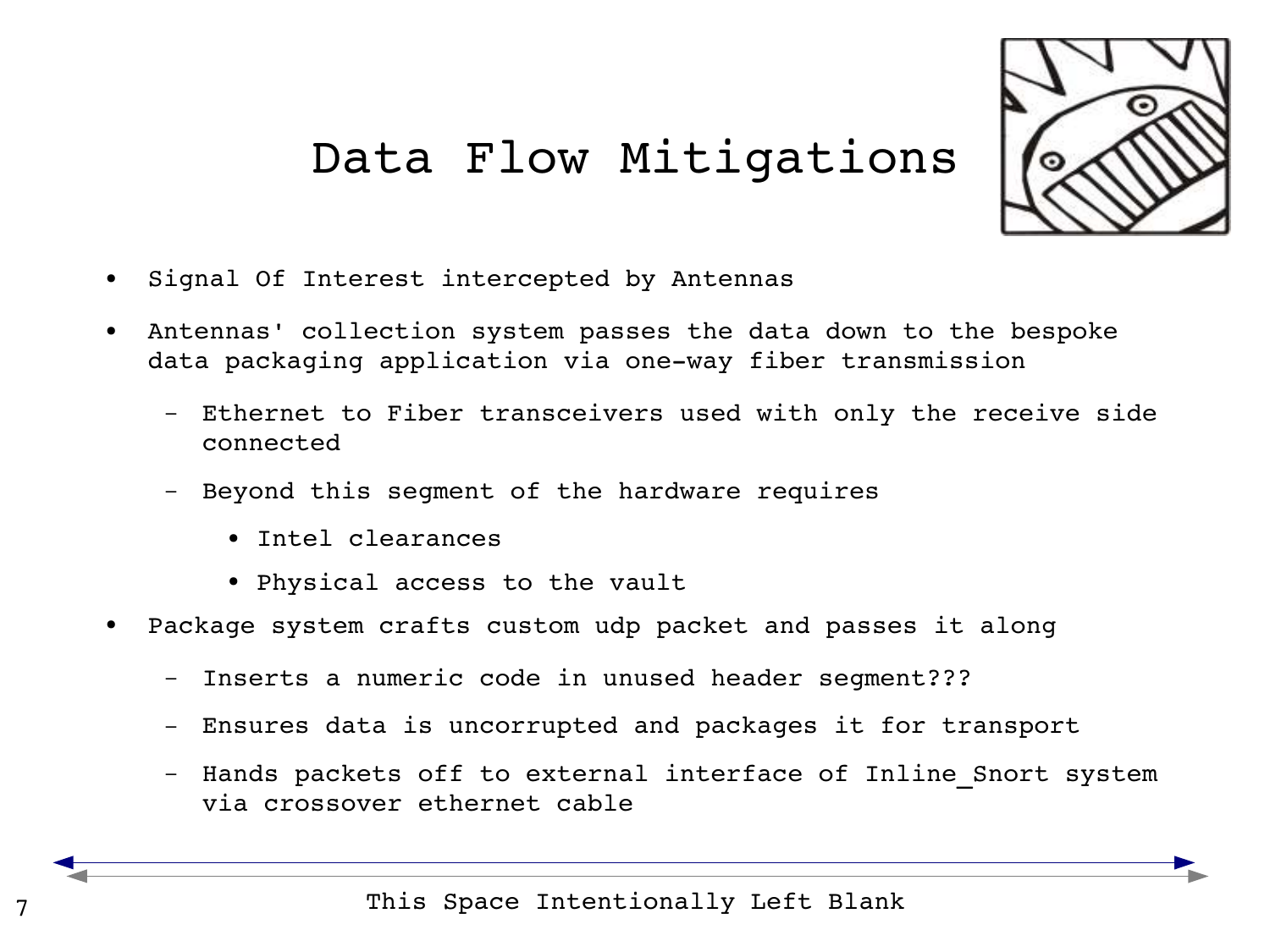### Data Flow (Continued)



- Packet scrubber decides whether or not to pass data onwards
	- Looks over header for numeric trigger
	- If trigger present data is passed out the other interface
	- If trigger not present packet is logged and dropped
- Firewall passes data *only* from classified scrubber interface over to government analysis station at far end
	- MAC filtering used to lower spoofing issues
	- Ruleset only passes data from Scrubber MAC to far-end analysis console
	- All other data logged and dropped by firewall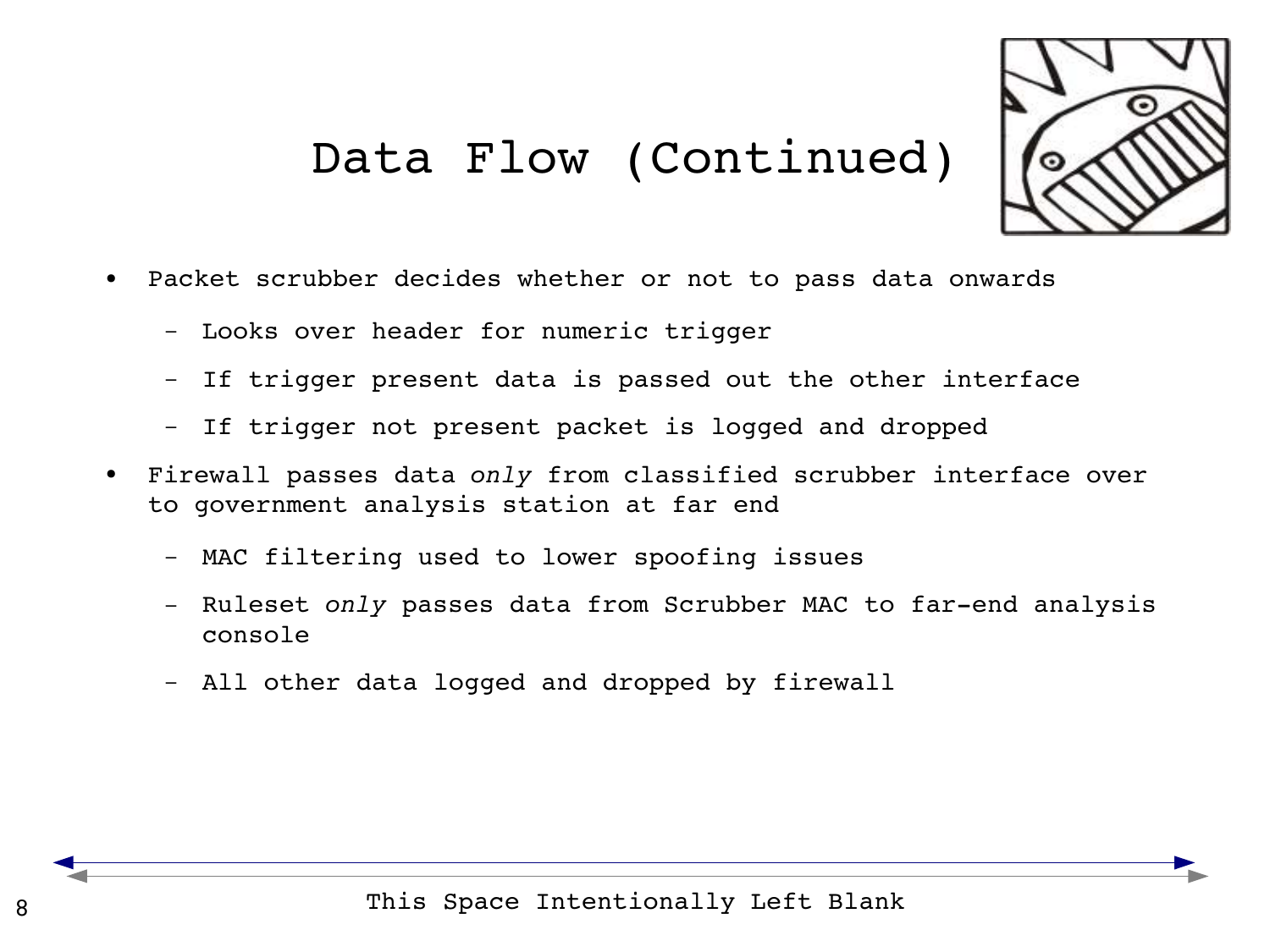# Testing & Documentation



- Concept of Operations Plan required for approval prior to everything
- Once ConOps approved, Government wanted a Test Plan submitted
- After Test Plan approved, Government attended test run of system without far-end connectivity
	- Send unacceptable packet from foreign system to packager
		- Document rejection
	- Send unacceptable packet to scrubber
		- Document log and reject
	- Send packet back from far-end back to UNCLASSIFIED side
		- Document packet scrubber log and reject
	- Document firewall refusal to communicate with other systems
- Results written up/submitted for final approval of live run